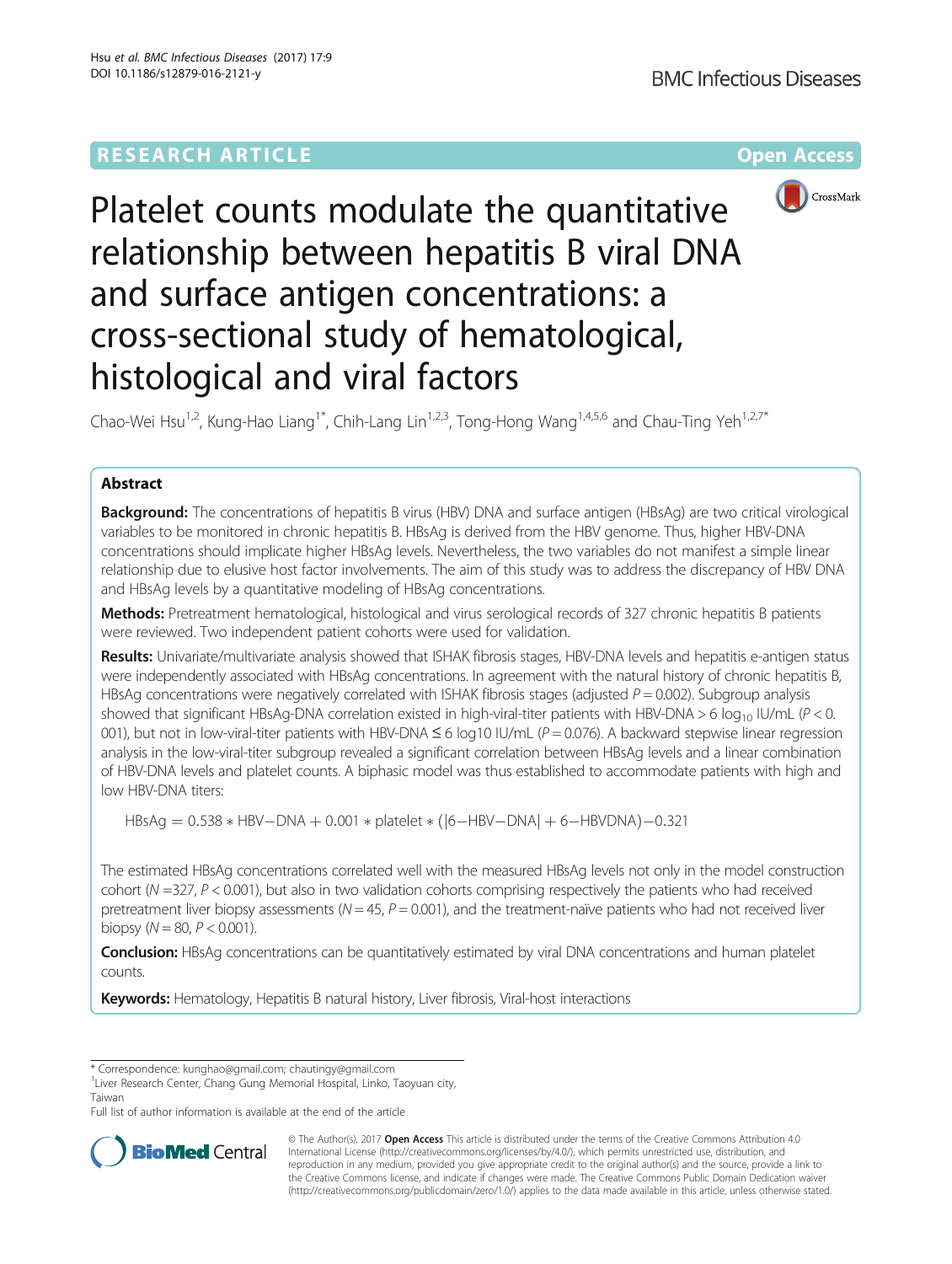## Background

Chronic hepatitis B virus (HBV) infection is an endemic disease with a global burden of 350 million patients [\[1](#page-9-0)]. This disease persists for multiple decades, and its natural history comprises the immune tolerance, immune clearance and inactive residual phases [\[2](#page-9-0)–[6\]](#page-9-0). During the chronic infection, episodes of liver inflammation may occur which cause progressive liver fibrosis and cirrhosis, leading toward thrombocytopenia [\[7](#page-9-0)], hypoalbuminemia [[8\]](#page-9-0), portal hypertension, esophageal varices, ascites [[9\]](#page-9-0), liver decompensation and hepatocellular carcinoma (HCC) [[10\]](#page-9-0). To prevent such devastating consequences, effective antiviral therapies were now vigorously used, with viral and host status carefully monitored [\[11](#page-9-0)]. Serum concentrations of HBV DNA and surface protein antigen (HBsAg) are both important viral markers [\[12](#page-9-0)]. HBsAg is derived from the HBV genome. Thus, higher HBV DNA concentrations should implicate higher HBsAg levels.

Despite the established molecular origin, serum HBV DNA and HBsAg did not manifested a simple linear relationship in the natural course. The HBV DNA and hepatitis B e-antigen (HBeAg) levels were drastically reduced in the immune clearance phase, while the HBsAg levels were further reduced continuously in the inactive residual phase [\[2](#page-9-0)–[6\]](#page-9-0). The discrepancy between HBV DNA and HBsAg levels made them independent variables rather than confounding variables in clinical studies. For example, they played different roles in the prediction of subsequent HCC [\[13](#page-9-0)]. Medical guidelines suggested that anti-viral treatments should be given to patients in the immune clearance phase for the purpose of expediting the natural course into the inactive residual phase; and to patients with viral reactivation during the inactive residual phase [[11, 12, 14](#page-9-0)]. HBV DNA was demonstrated to be effectively suppressed, often to undetectable levels, by treatments of approved nucltos( t)ide analogs including lamivudine [[15](#page-9-0)], adefovir [\[16](#page-9-0)], entecavir [\[17\]](#page-9-0), telbivudine [[18](#page-9-0)] and tenofovir [[19\]](#page-9-0). The HBsAg, however, remained positive for years for most of these treated patients. This was why HBsAg seroconversion (the disappearance of HBsAg and the production of anti-HBs antibody), rather than the HBV DNA undetectability, was regarded as the closest sign of cure [[12\]](#page-9-0). On the other hand, patients with negative HBsAg but with positive HBV DNA were occasionally identified, and referred to as the occult hepatitis B patients [[20](#page-9-0)–[22](#page-9-0)]. These patients were still at risk of HBV reactivation [\[22\]](#page-9-0).

The lack of linear relationship between HBV DNA and HBsAg may be partly explained by the viral life cycle. The covalently closed circular DNA (cccDNA) is the template for generating messenger RNAs, which are further translated to produce HBsAg, as well as the pregenomic RNAs which are reversely transcribed to viral DNA [[23\]](#page-9-0). Since the HBV DNA can integrate into the human genome, the HBsAg may also be derived from the integrated HBV DNA in addition to cccDNA [\[24](#page-9-0)]. The viral life cycles occurred in the human hepatocytes, making them susceptible to host factors.

The discrepancy between serum HBV DNA and HBsAg levels remained to be quantitatively evaluated. Therefore, we employed a data-driven approach and conducted a systematic, multivariate evaluation of hematological, histological and viral factors to evaluate their effects on HBsAg concentrations.

## **Methods**

### Patients

This study was approved by the institutional review board of the Chang Gung Memorial Hospital, Taiwan, and conducted in accordance with the Declaration of Helsinki. All patients have given informed consent for the deposition of their clinical samples to the tissue bank of Chang Gung Memorial Hospital, Taiwan, for academic researches.

In the first stage, clinical records of 327 chronic hepatitis B patients who received pretreatment hematology, liver histology and viral serology assessments between years 2007–2009 were retrospectively retrieved for a quantitative modeling (Table [1](#page-2-0)). Liver histology was evaluated by the ISHAK hepatic activity indexes [[25](#page-9-0)]. In the second stage, two independent cohorts were assessed for the validation purposes. The first cohort comprised 45 patients who also received liver biopsy for pretreatment evaluations between years 2007–2009. The second cohort comprised 80 anti-hepatitis B treatment-naïve patients evaluated between years 2010–2012. These patients did not receive liver biopsy.

### Quantitation of HBV DNA and HBsAg concentrations

HBV DNA levels were measured by use of the COBAS AmpliPrep/COBAS TaqMan HBV Test, v2.0 assay (Roche Molecular Systems Inc, Pleasanton, CA) according to manufacturer's protocols. HBsAg concentrations were measured by use of Elecsys HBsAg II assay (Roche Diagnostics GmbH, Mannheim, Germany).

### Statistical analysis

The HBV DNA and HBsAg concentrations were consistently represented here in the logarithm scale due to their wide numerical ranges. Clinical associations were evaluated by univariate and multivariate linear regressions. Subgroup analysis was then performed to identify patient stratum where the significant HBsAg-HBV DNA correlation was lost. For this subgroup, modulating factors for the DNA-HBsAg relationships were then evaluated by the backward stepwise linear regression method, where the F-test were used to evaluate the model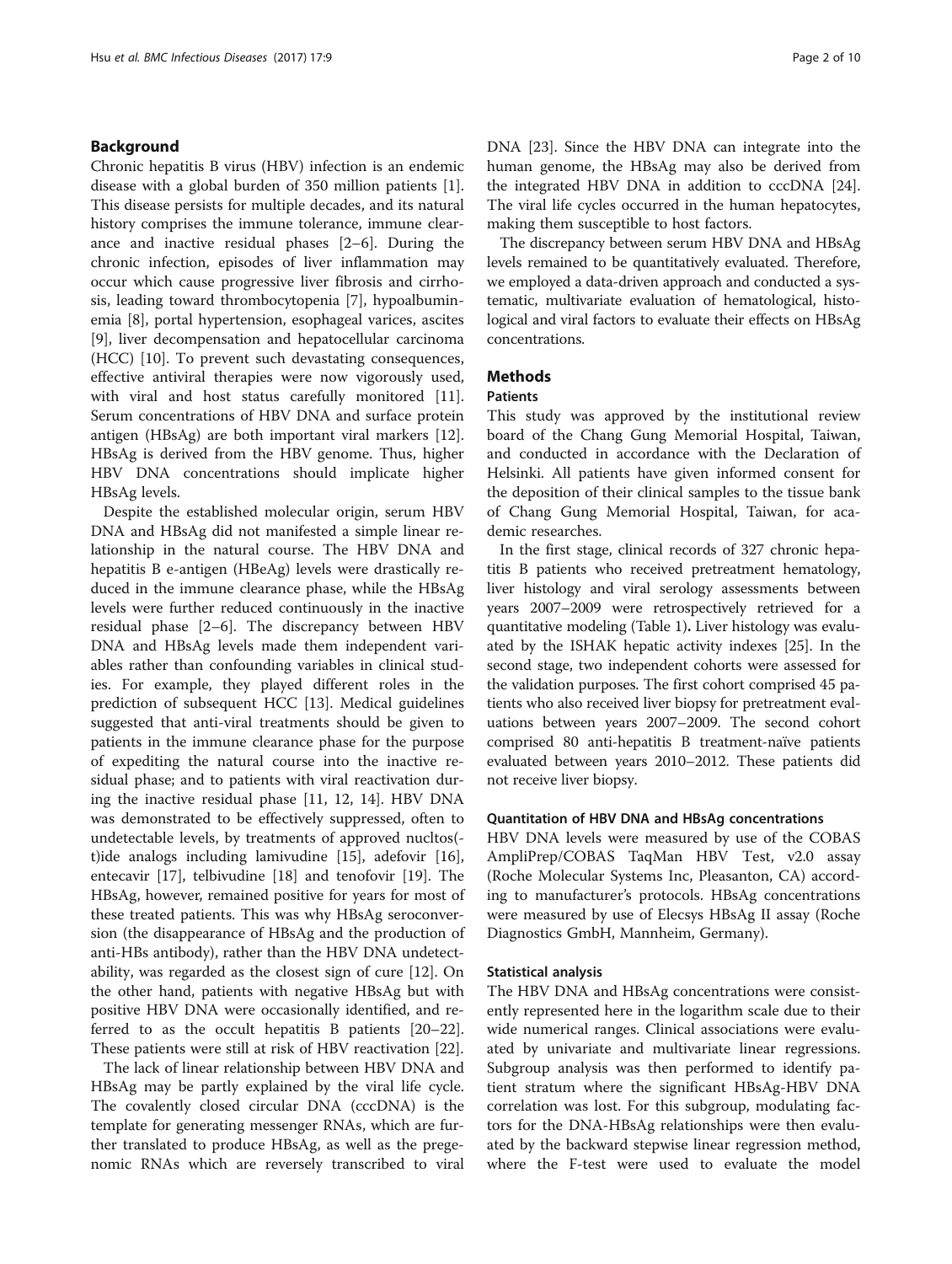<span id="page-2-0"></span>

|                     | Table 1 Baseline characteristics of patients in the model |  |  |  |
|---------------------|-----------------------------------------------------------|--|--|--|
| construction cohort |                                                           |  |  |  |

|                                                                    | Values            |
|--------------------------------------------------------------------|-------------------|
| Subject number                                                     | 327               |
| Age                                                                | $44.21 \pm 11.22$ |
| Gender                                                             |                   |
| Male                                                               | 280 (85.63%)      |
| Female                                                             | 47 (14.37%)       |
| Liver Histology                                                    |                   |
| <b>ISHAK Fibrosis Stages</b>                                       |                   |
| 0                                                                  | 2(0.61%)          |
| 1                                                                  | 40 (12.23%)       |
| 2                                                                  | 51 (15.60%)       |
| 3                                                                  | 110 (33.64%)      |
| 4                                                                  | 33 (10.09%)       |
| 5                                                                  | 74 (22.63%)       |
| 6                                                                  | 17 (5.20%)        |
| Piecemeal necrosis                                                 |                   |
| 0                                                                  | 101 (30.89%)      |
| 1                                                                  | 165 (50.46%)      |
| $\overline{2}$                                                     | 47 (14.37%)       |
| 3                                                                  | 14 (4.28%)        |
| Confluent necrosis                                                 |                   |
| 0                                                                  | 307 (93.88%)      |
| 1                                                                  | 6 (1.83%)         |
| 2                                                                  | 2(0.61%)          |
| 3                                                                  | $1(0.31\%)$       |
| 4                                                                  | 10 (3.06%)        |
| 5                                                                  | $1(0.31\%)$       |
| Focal (spotty) lytic necrosis,<br>apoptosis and focal inflammation |                   |
| 0                                                                  | 2 (0.61%)         |
| 1                                                                  | 93 (28.44%)       |
| $\overline{2}$                                                     | 161 (49.24%)      |
| 3                                                                  | 67 (20.49%)       |
| 4                                                                  | 4 (1.22%)         |
| Portal inflammation                                                |                   |
| 0                                                                  | 6 (1.83%)         |
| 1                                                                  | 77 (23.55%)       |
| $\overline{2}$                                                     | 103 (31.50%)      |
| 3                                                                  | 123 (37.61%)      |
| 4                                                                  | 17 (5.20%)        |
| 5                                                                  | $1(0.31\%)$       |
| Viral serology                                                     |                   |
| HBV DNA (log10 IU/ml)                                              | $6.35 \pm 1.71$   |
| HBeAg positive                                                     | 146 (44.65%)      |
| HBsAg (log10 IU/ml)                                                | $3.33 \pm 0.98$   |

Table 1 Baseline characteristics of patients in the model construction cohort (Continued)

| Hematology                       |                   |
|----------------------------------|-------------------|
| ALT (IU/L)                       | $177.31 + 173.34$ |
| AST (IU/L)                       | $106.96 + 122.57$ |
| Bilirubin (mg/dL)                | $0.98 + 0.42$     |
| Albumin (g/dL)                   | $4.55 + 0.35$     |
| Gamma-glutamyltransferase (IU/L) | $59.53 + 46.75$   |
| Platelet (1000/mm <sup>3</sup> ) | $189.78 + 50.31$  |
| Hemoglobin (g/dL)                | $1520 + 136$      |
|                                  |                   |

performance. The modulating factors were then introduced into a prediction model. The statistical analysis was performed using the SPSS software (IBM, Armonk, NY). P values smaller than 0.05 were considered statistically significant.

## Results

## HBV DNA levels, HBeAg positivity and ISHAK fibrosis stages were independently associated with HBsAg levels

The first cohort comprised 327 chronic hepatitis B patients (Table 1). Age, ISHAK fibrosis stages, HBV DNA levels, hepatitis B e-antigen (HBeAg) positivity, platelet counts and hemoglobin levels were significantly associated with HBsAg levels in the univariate analysis (Table [2](#page-3-0)). When these variables were entered into multivariate analysis, only three variables remained significantly associated (ISHAK fibrosis stages, HBV DNA levels and HBeAg positivity) (Table [2\)](#page-3-0). Among them, HBV DNA is the most strongly associated variable ( $P <$ 0.001). An initial model of HBsAg by use of the three independent variables was therefore constructed as a benchmark using the multivariate linear regression as:

| $HBsAg = 0.274 * HBV DNA + 0.314$                 |
|---------------------------------------------------|
| $*(0 \text{ if } HBeAg \text{ negative}) - 0.123$ |
| * ISHAK fibrosis score $+1.858$                   |

The estimated HBsAg levels by the three-variable model were highly correlated with the measured HBsAg levels (Pearson's correlation  $r = 0.59$ ;  $P < 0.001$ ). The standard deviation of the regression residual is  $0.79 \log_{10}$  IU/ml.

## Identification of a patient subgroup which lacked significant HBV DNA-HBsAg correlations

We further conducted the subgroup analysis of patients stratified by the above three variables. Significant HBsAg-DNA correlations remained in HBeAg positive and negative patient subgroups (both  $P < 0.001$ ), in ISHAK score  $\geq 4$  or  $\leq 3$  subgroups (both  $P < 0.001$ ), and in patients with HBV-DNA > 6  $log_{10}$  IU/mL (P < 0.001). However, no significant association were found in the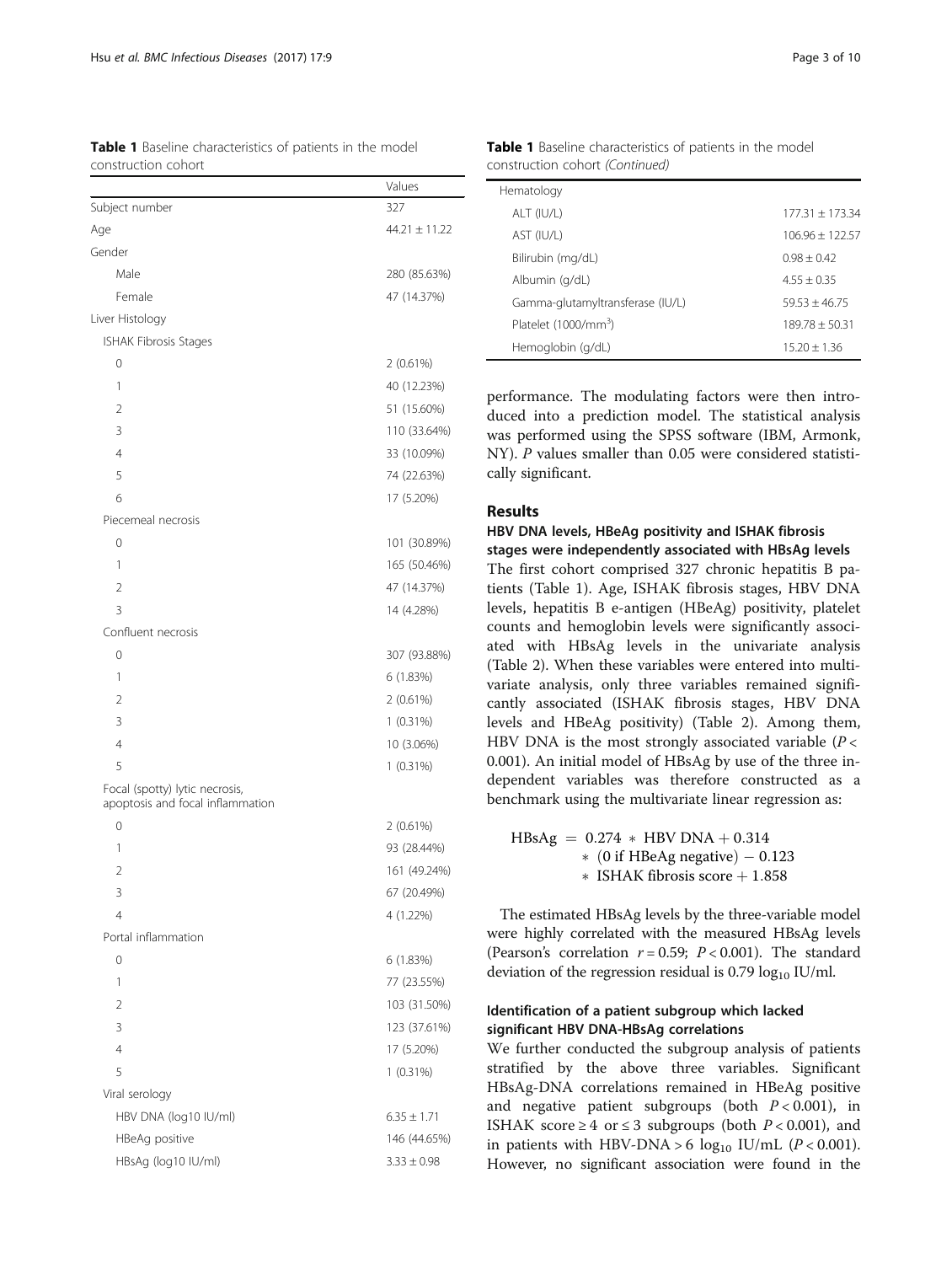| Regression coefficient<br>$\boldsymbol{P}$<br>95% CI<br>$\mathcal P$<br>Adjusted regression coefficient<br>95% CI<br>Variables<br>Age<br>$-0.015$<br>0.002<br>$(-0.024 \sim -0.006)$<br>0.002<br>$(-0.009 - 0.013)$<br>Gender-Male<br>$-0.188$<br>$(-0.491 \sim 0.115)$<br>0.224<br>ISHAK Fibrosis Stages<br>$-0.134$<br>$(-0.206 \sim -0.061)$<br>< 0.001<br>$-0.125$<br>$(-0.203 \sim -0.48)$<br>Piecemeal necrosis | 0.678<br>0.002 |
|-----------------------------------------------------------------------------------------------------------------------------------------------------------------------------------------------------------------------------------------------------------------------------------------------------------------------------------------------------------------------------------------------------------------------|----------------|
|                                                                                                                                                                                                                                                                                                                                                                                                                       |                |
|                                                                                                                                                                                                                                                                                                                                                                                                                       |                |
|                                                                                                                                                                                                                                                                                                                                                                                                                       |                |
|                                                                                                                                                                                                                                                                                                                                                                                                                       |                |
|                                                                                                                                                                                                                                                                                                                                                                                                                       |                |
|                                                                                                                                                                                                                                                                                                                                                                                                                       |                |
|                                                                                                                                                                                                                                                                                                                                                                                                                       |                |
|                                                                                                                                                                                                                                                                                                                                                                                                                       |                |
| $-0.098$<br>$(-0.223 - 0.038)$<br>0.156                                                                                                                                                                                                                                                                                                                                                                               |                |
| Confluent necrosis                                                                                                                                                                                                                                                                                                                                                                                                    |                |
| $-0.073$<br>$(-0.210 - 0.064)$<br>0.293                                                                                                                                                                                                                                                                                                                                                                               |                |
| Focal (spotty) lytic necrosis, apoptosis<br>and focal inflammation                                                                                                                                                                                                                                                                                                                                                    |                |
| $-0.064$<br>$(-0.207 - 0.078)$<br>0.375                                                                                                                                                                                                                                                                                                                                                                               |                |
| Portal inflammation                                                                                                                                                                                                                                                                                                                                                                                                   |                |
| $-0.083$<br>$(0.197 - 0.031)$<br>0.152                                                                                                                                                                                                                                                                                                                                                                                |                |
| HBV DNA (log10 IU/ml)                                                                                                                                                                                                                                                                                                                                                                                                 |                |
| 0.310<br>$(0.258 \sim 0.363)$<br>< 0.001<br>0.267<br>$(0.197 - 0.337)$                                                                                                                                                                                                                                                                                                                                                | < 0.001        |
| HBeAg                                                                                                                                                                                                                                                                                                                                                                                                                 |                |
| 0.709<br>$(0.509 - 0.909)$<br>$(0.045 \sim 0.566)$<br>$< 0.001$ 0.301                                                                                                                                                                                                                                                                                                                                                 | 0.021          |
| ALT                                                                                                                                                                                                                                                                                                                                                                                                                   |                |
| 0.000<br>$(0.000 \sim 0.001)$<br>0.23                                                                                                                                                                                                                                                                                                                                                                                 |                |
| AST                                                                                                                                                                                                                                                                                                                                                                                                                   |                |
| 0.001<br>$(0.000 \sim 0.002)$<br>0.144                                                                                                                                                                                                                                                                                                                                                                                |                |
| Bilirubin                                                                                                                                                                                                                                                                                                                                                                                                             |                |
| $-0.121$<br>$(-0.372 \sim 0.130)$<br>0.343                                                                                                                                                                                                                                                                                                                                                                            |                |
| Albumin                                                                                                                                                                                                                                                                                                                                                                                                               |                |
| $-0.017$<br>$(-0.455 - 0.422)$<br>0.94                                                                                                                                                                                                                                                                                                                                                                                |                |
| GGT                                                                                                                                                                                                                                                                                                                                                                                                                   |                |
| $-0.002$<br>$(-0.006 - 0.001)$<br>0.122                                                                                                                                                                                                                                                                                                                                                                               |                |
| Platelet                                                                                                                                                                                                                                                                                                                                                                                                              |                |
| 0.003<br>$(0.001 \sim 0.005)$<br>0.003<br>0.002<br>$(0.000 \sim 0.005)$                                                                                                                                                                                                                                                                                                                                               | 0.064          |
| Hemoglobin                                                                                                                                                                                                                                                                                                                                                                                                            |                |
| $-0.57$<br>$-0.107$<br>$(-0.204 \sim -0.010)$<br>0.03<br>$(-0.137 - 0.023)$                                                                                                                                                                                                                                                                                                                                           | 0.162          |

<span id="page-3-0"></span>Table 2 Association of viral and host variables to quantitative HBsAg concentrations using linear regression

Statistical significant values ( $P$  <0.05) were now presented in italic font

patient subgroup with HBV-DNA  $\leq 6 \log_{10}$  IU/mL (Fig. [1](#page-4-0)). A baseline comparison of the low- and high- HBV DNA titer subgroups, defined using the boundary threshold of 6  $log_{10}$  IU/mL, showed that the low-titer subgroup has a significantly lower percentage of HBeAg positive patients (27.48%) than the high-titer subgroup (56.12%, Table [3](#page-4-0)).

## A biphasic model of HBsAg concentrations using platelet counts and HBV DNA concentrations

A scatter plot was then produced to offer a visualization of the relationship between the HBV DNA and HBsAg identified in the previous subgroup analysis (Fig. [2a](#page-6-0)). Significant HBsAg-DNA correlation were found in patients with HBV-DNA > 6  $log_{10}$  IU/mL but not in patients with HBV-DNA ≤ 6  $log_{10}$  IU/mL, suggesting unknown modulating factors of the HBsAg levels in the HBV DNA low-titer subgroup. Therefore, a backward stepwise linear regression analysis was then performed in the subgroup when HBV-DNA ≤ 6 log<sub>10</sub> IU/mL ( $N =$ 131). This was done by incorporating all the 16 clinical variables into a multivariate linear regression equation, then gradually removing irrelevant variables one at a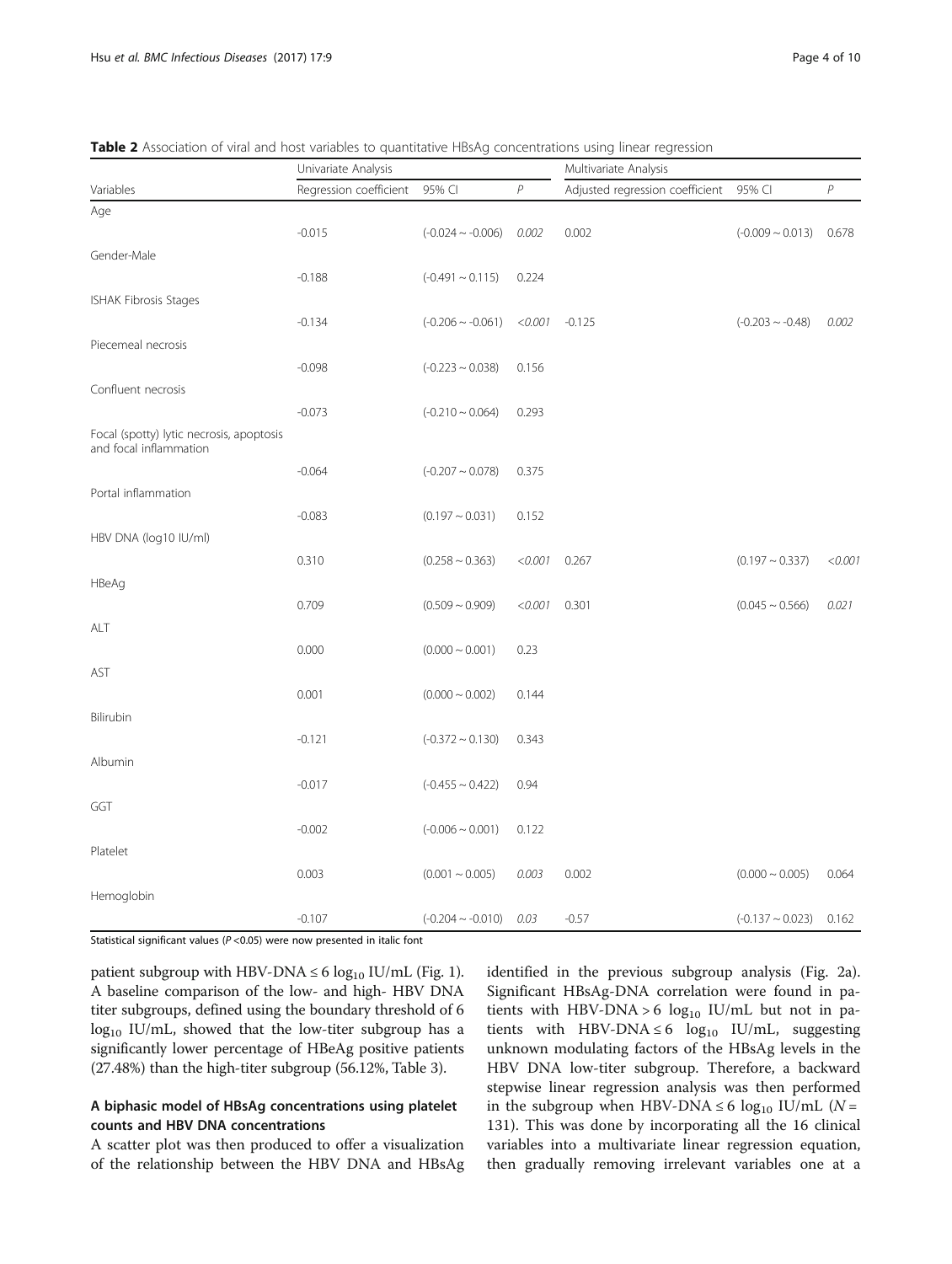<span id="page-4-0"></span>

time, and evaluating the statistical significance (Fig. [2b](#page-6-0)). At the end of the stepwise analysis, the linear combination of two variables, platelet counts and DNA levels, was found to be significantly correlated with HBsAg levels (F-test  $P = 0.048$ , degrees of freedom = 2).

We continued to construct a biphasic model of HBsAg level using (i) HBV-DNA alone when HBV-DNA > 6 log<sub>10</sub> IU/mL, and (ii) HBV-DNA and platelet counts together when HBV-DNA  $\leq 6 \log_{10}$  IU/mL.

## $\mathrm{HBsAg} = 0.538 * \mathrm{HBVDNA} + 0.001 * \mathrm{platelet}$  $*(|6 - HBVDNA| + 6 - HBVDNA) - 0.321$

Where  $|\cdot|$  represented the absolute-value function. The relationship between the HBV DNA levels, platelet counts and the estimated HBsAg levels was visualized in Fig. [2c.](#page-6-0) In the model construction cohort, the HBsAg levels calculated by the biphasic model were significantly correlated with the measured HBsAg levels  $(r=0.60, P<0.001)$ . The standard deviation of the regression residual is  $0.78 \log_{10}$  IU/ml.

Clinical records of additional 45 patients with liver biopsy-included pretreatment evaluations were used for the first validation (Table [4\)](#page-7-0). Significant positive correlations were found between estimated and measured HBsAg concentrations ( $r = 0.47$ ,  $P = 0.001$ ). The standard deviation of the residual is  $0.82 \log_{10}$  IU/mL. Furthermore, a cohort of 80 treatment-naïve patients (not receiving pretreatment liver biopsy) evaluated between 2010-2012 were recruited for the second validation (Table [5](#page-8-0)). Significant positive correlations were found again ( $r = 0.57$ ,  $P < 0.001$ ). The standard deviation of the residual is 0.88  $log_{10}$  IU/mL. A visual presentation of the estimated and the measured HBsAg levels in the two validation cohorts were shown in Fig. [2d](#page-6-0).

## **Discussion**

Chronic hepatitis B often lasted for decades, if not lifetime. The HBsAg level was high in the immune tolerance phase. It reduced gradually in the immune clearance phase and the inactive residual phases [[12\]](#page-9-0). A strong positive linear relationship between age and the

Table 3 Baseline characteristics of patients with HBV DNA below or above 10<sup>6</sup> IU/mL

|                                           | HBV DNA Low       | HBV DNA High      |       |  |
|-------------------------------------------|-------------------|-------------------|-------|--|
| Subject number                            | 131               | 196               |       |  |
| Age                                       | $45.66 \pm 11.62$ | $43.24 \pm 10.83$ | 0.059 |  |
| Gender                                    |                   |                   |       |  |
| Male                                      | 115 (87.79%)      | 165 (84.18%)      | 0.363 |  |
| Female                                    | 16 (12.21%)       | 31 (15.82%)       |       |  |
| the company of the company of the company |                   |                   |       |  |

Liver Histology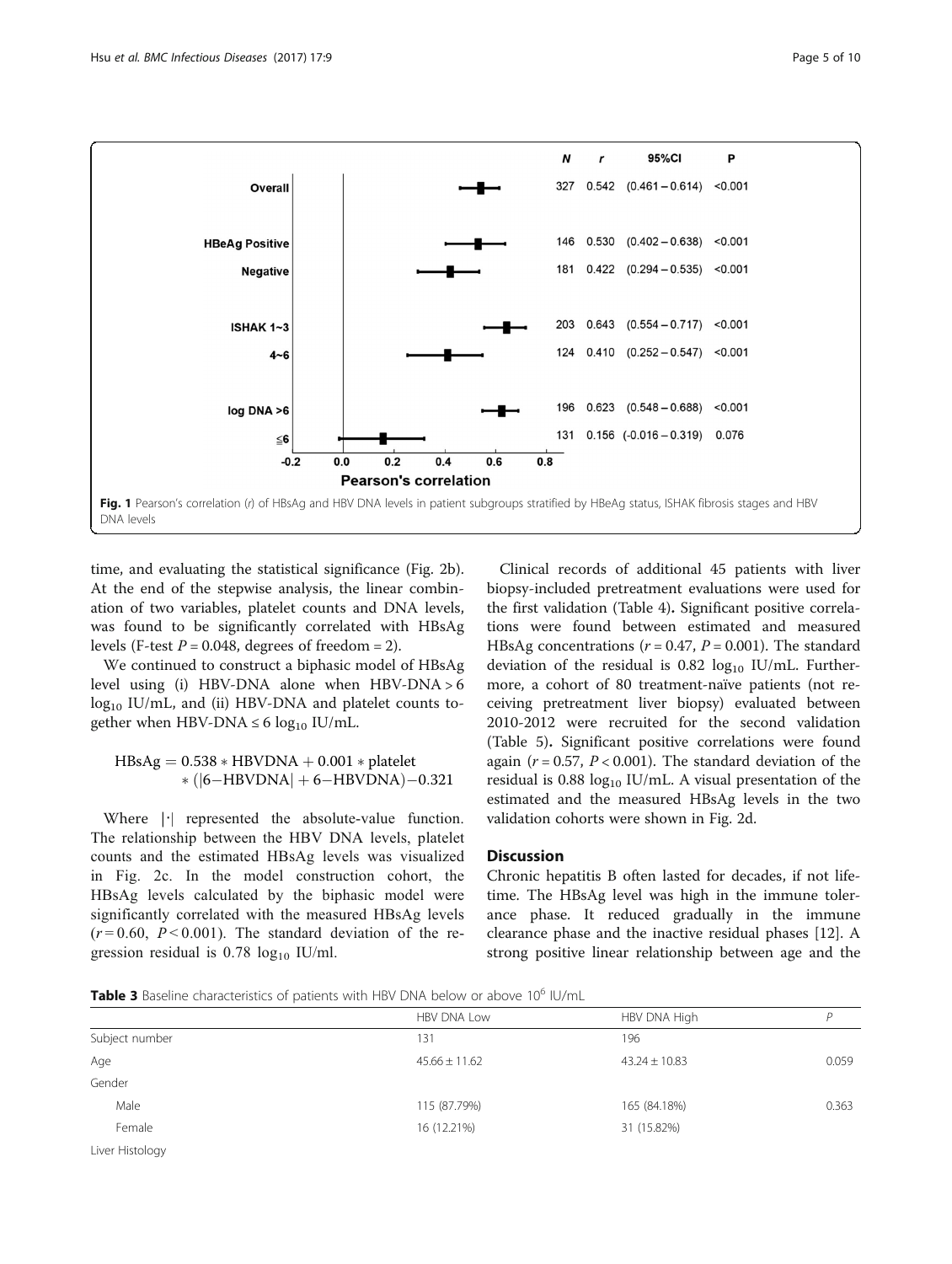## Table 3 Baseline characteristics of patients with HBV DNA below or above 10<sup>6</sup> IU/mL (Continued)

| ISHAK Fibrosis Stages                                            |                     |                     |         |
|------------------------------------------------------------------|---------------------|---------------------|---------|
| $\mathbb O$                                                      | 2 (0.61%)           | $0(0\%)$            | 0.164   |
| $\mathbf{1}$                                                     | 15 (11.45%)         | 25 (12.76%)         |         |
| 2                                                                | 16 (12.21%)         | 35 (17.86%)         |         |
| 3                                                                | 53 (40.46%)         | 57 (29.08%)         |         |
| 4                                                                | 11 (8.40%)          | 22 (11.22%)         |         |
| 5                                                                | 29 (22.14%)         | 45 (22.96%)         |         |
| 6                                                                | 5 (3.82%)           | 12 (6.12%)          |         |
| Piecemeal necrosis                                               |                     |                     |         |
| $\mathbf 0$                                                      | 45 (34.35%)         | 56 (28.57%)         | 0.234   |
| $\mathbf{1}$                                                     | 68 (51.91%)         | 97 (49.49%)         |         |
| $\overline{2}$                                                   | 15 (11.45%)         | 32 (16.33%)         |         |
| 3                                                                | 3(2.29%)            | 11 (5.61%)          |         |
| Confluent necrosis                                               |                     |                     |         |
| $\circ$                                                          | 126 (96.18%)        | 181 (92.35%)        | 0.368   |
| $\mathbf{1}$                                                     | 1(0.76%)            | 5 (2.55%)           |         |
| 2                                                                | $0(0\%)$            | 2 (1.02%)           |         |
| 3                                                                | 1(0.76%)            | $0(0\%)$            |         |
| 4                                                                | 3(2.29%)            | 7 (3.57%)           |         |
| 5                                                                | $0(0\%)$            | $1(0.51\%)$         |         |
| Focal (spotty) lytic necrosis, /apoptosis and focal inflammation |                     |                     |         |
| $\circ$                                                          | $0(0\%)$            | 2 (1.02%)           | 0.001   |
| $\mathbf{1}$                                                     | 53 (40.46%)         | 40 (20.41%)         |         |
| $\overline{2}$                                                   | 54 (41.22%)         | 107 (54.59%)        |         |
| 3                                                                | 21 (16.03%)         | 46 (23.47%)         |         |
| $\overline{4}$                                                   | 3(2.29%)            | $1(0.51\%)$         |         |
| Portal inflammation                                              |                     |                     |         |
| $\mathbf 0$                                                      | $4(3.05\%)$         | 2 (1.02%)           | 0.142   |
| $\mathbf{1}$                                                     | 38 (29.01%)         | 39 (19.90%)         |         |
| 2                                                                | 36 (27.48%)         | 67 (34.18%)         |         |
| 3                                                                | 49 (37.40%)         | 74 (37.76%)         |         |
| 4                                                                | 4 (3.05%)           | 13 (6.63%)          |         |
| 5                                                                | $0(0\%)$            | $1(0.51\%)$         |         |
| Viral serology                                                   |                     |                     |         |
| HBV DNA (log10 IU/ml)                                            | $4.67 \pm 1.22$     | $7.48 \pm 0.82$     | < 0.001 |
| HBeAg positive                                                   | 36 (27.48%)         | 110 (56.12%)        | < 0.001 |
| HBsAg (log10 IU/ml)                                              | $2.83 \pm 0.97$     | $3.67 \pm 0.83$     | < 0.001 |
| Serum biochemistry                                               |                     |                     |         |
| ALT (IU/L)                                                       | $161.20 \pm 179.34$ | $188.07 \pm 168.45$ | 0.175   |
| AST (IU/L)                                                       | $86.41 \pm 89.06$   | 120.77 ± 138.86     | 0.007   |
| Bilirubin (mg/dL)                                                | $1.00 \pm 0.50$     | $0.97 \pm 0.36$     | 0.559   |
| Albumin (g/dL)                                                   | $4.58 \pm 0.28$     | $4.54 \pm 0.39$     | 0.418   |
| Gamma-glutamyltransferase (IU/L)                                 | $56.79 \pm 42.31$   | $61.58 \pm 49.84$   | 0.505   |
| Platelet (1000/mm3)                                              | $189.09 \pm 49.34$  | $190.23 \pm 50.96$  | 0.84    |
| Hemoglobin (g/dL)                                                | $15.32 \pm 1.34$    | $15.12 \pm 1.37$    | 0.26    |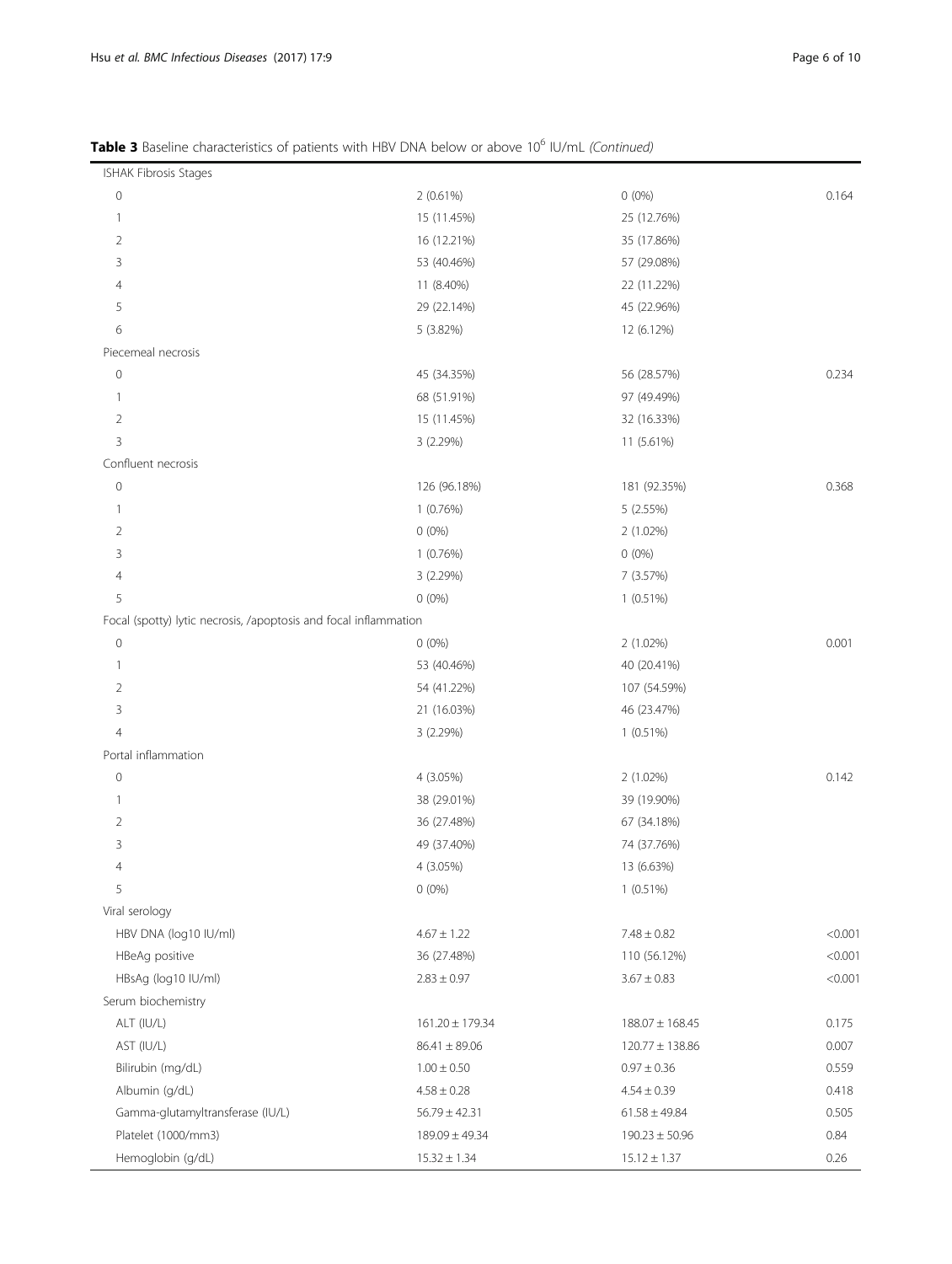<span id="page-6-0"></span>

in the F-test. The y-axis showed the P values calculated by the F-test. At the beginning, all 16 clinical variables were incorporated into a linear model. Less relevant variables were progressively removed. At the end of the stepwise process, a linear combination of platelet and HBV DNA levels showed significant association to HBsAg levels ( $P = 0.048$ , degrees of freedom = 2). c Estimated HBsAg levels is a function of HBV DNA levels and platelet counts in the constructed biphasic model. d A scatter plot of the measured and estimated HBsAg levels in two validation cohorts. Validation cohort 1: patients with biopsy-included pretreatment evaluations. Validation cohort 2: treatment naïve patients

annual rate of HBsAg seroclearance has been demonstrated in a meta-analysis of 13 study cohorts [[26](#page-9-0)]. The highest rate of HBsAg seroclearance occurred at 50 years old [\[26\]](#page-9-0), an age when many patients have already developed mild or severe liver fibrosis. The negative correlations between fibrosis stages and HBsAg levels has also been demonstrated in previous univariate analyses [[27](#page-9-0), [28\]](#page-9-0). Significantly lower HBsAg levels were found in patients with ISHAK fibrosis score >1, compared with those with score  $\leq 1$  (P < 0.001) [\[27](#page-9-0)]. Baseline data from a multicenter, phase III trial of peginterferon alfa-2a and a phase IV NEPTUNE trial showed that lower HBsAg levels were associated with lower PS1 and PS2 scores, which indicated more severe fibrosis [\[28](#page-9-0)].

The necessity of multivariate analysis arises as multiple factors (age, HBsAg level, fibrosis stage) were shown to be involved in univariate analyses [\[27, 28\]](#page-9-0). Our

systematical evaluation of hematological, histological and viral serological variables showed that the progression of liver fibrosis was accompanied by HBsAg reduction (Table [2](#page-3-0), adjusted regression coefficient of "ISHAK fibrosis stage" = -0.125,  $P = 0.002$ ), independent of age, HBV DNA levels, HBeAg positivity, platelet counts and hemoglobin levels. Age on the other hand was negatively correlated with HBsAg concentrations only in the univariate analysis but not in the multivariate analysis.

The discrepancy between HBV DNA and HBsAg levels underlies the reason why HBsAg cannot play comparable roles on the estimation of subsequent HCC risks as what HBV DNA can do (except for patients with very low levels of HBV DNA). HBV DNA has been established as an important predictor of HCC risks [[29\]](#page-9-0). A recent report showed that HBV DNA in general is a better predictor of HCC than HBsAg [[13](#page-9-0)]. However, in a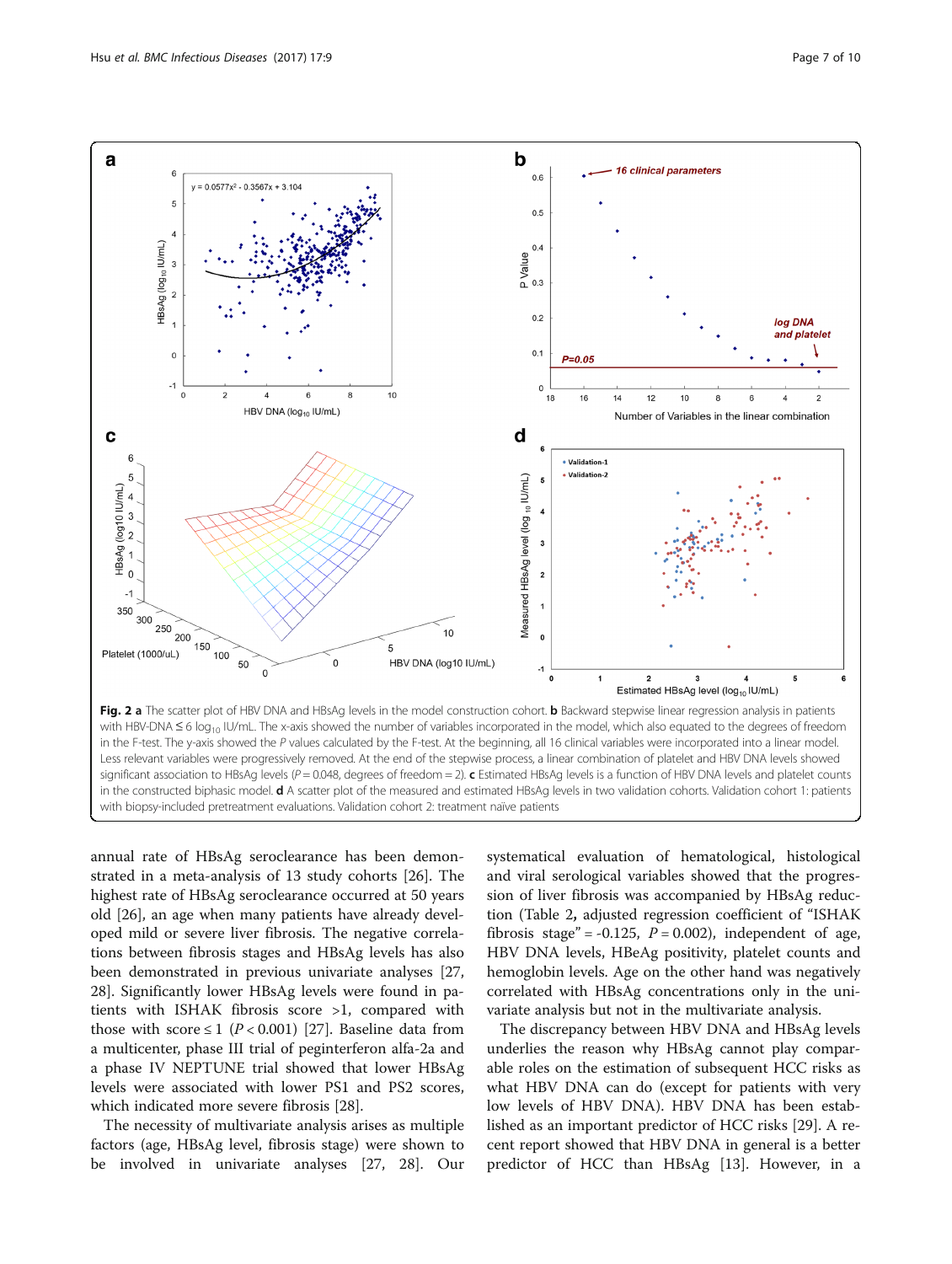<span id="page-7-0"></span>Table 4 Baseline characteristics of patients in the first validation cohort. The patients all received biopsy-included pretreatment evaluations between 2007-2009

|                                                                 | Values              | $P^a$   |
|-----------------------------------------------------------------|---------------------|---------|
| Subject number                                                  | 45                  |         |
| Age                                                             | $51.53 \pm 10.30$   | < 0.001 |
| Gender                                                          |                     | 0.034   |
| Male                                                            | 33 (73.33%)         |         |
| Female                                                          | 12 (26.67%)         |         |
| Liver Histology                                                 |                     |         |
| ISHAK Fibrosis Stages                                           |                     | < 0.001 |
| $\overline{1}$                                                  | 7 (15.56%)          |         |
| $\overline{2}$                                                  | 5 (11.11%)          |         |
| 3                                                               | 13 (28.89%)         |         |
| 4                                                               | 6 (13.33%)          |         |
| 5                                                               | 10 (22.22%)         |         |
| 6                                                               | 14 (31.11%)         |         |
| Piecemeal necrosis                                              |                     | 0.07    |
| $\mathbb O$                                                     | 10 (22.22%)         |         |
| $\overline{1}$                                                  | 23 (51.11%)         |         |
| $\overline{2}$                                                  | 6 (13.33%)          |         |
| 3                                                               | 6 (13.33%)          |         |
| Confluent necrosis                                              |                     | 0.165   |
| $\mathbf 0$                                                     | 40 (88.89%)         |         |
| $\overline{4}$                                                  | 5 (11.11%)          |         |
| Focal (spotty) lytic necrosis, apoptosis and focal inflammation |                     | 0.329   |
| $\overline{\phantom{a}}$                                        | 14 (31.11%)         |         |
| $\overline{2}$                                                  | 27 (60.00%)         |         |
| 3                                                               | 4 (8.89%)           |         |
| Portal inflammation                                             |                     | 0.114   |
| $\mathbf 0$                                                     | 2 (4.44%)           |         |
| $\overline{1}$                                                  | 13 (28.89%)         |         |
| 2                                                               | 6 (13.33%)          |         |
| 3                                                               | 23 (51.11%)         |         |
| 4                                                               | 1 (2.22%)           |         |
| Viral serology                                                  |                     |         |
| HBV DNA (log10 IU/ml)                                           | $5.31\pm1.68$       | < 0.001 |
| HBsAg (log10 IU/ml)                                             | $2.79 \pm 0.90$     | < 0.001 |
| Hematology                                                      |                     |         |
| ALT (IU/L)                                                      | $141.00 \pm 124.94$ | 0.087   |
| AST (IU/L)                                                      | $91.29 \pm 83.45$   | 0.277   |
| Bilirubin (mg/dL)                                               | $0.90 \pm 0.28$     | 0.119   |
| Albumin (g/dL)                                                  | $4.45 \pm 0.28$     | 0.196   |
| Gamma-glutamyltransferase (IU/L)                                | $66.20 \pm 65.26$   | 0.626   |
| Platelet (1000/mm3)                                             | $179.36 \pm 53.17$  | 0.22    |
| Hemoglobin (g/dL)                                               | $14.69 \pm 1.29$    | 0.032   |

<sup>a</sup> Compared with the model-construction cohort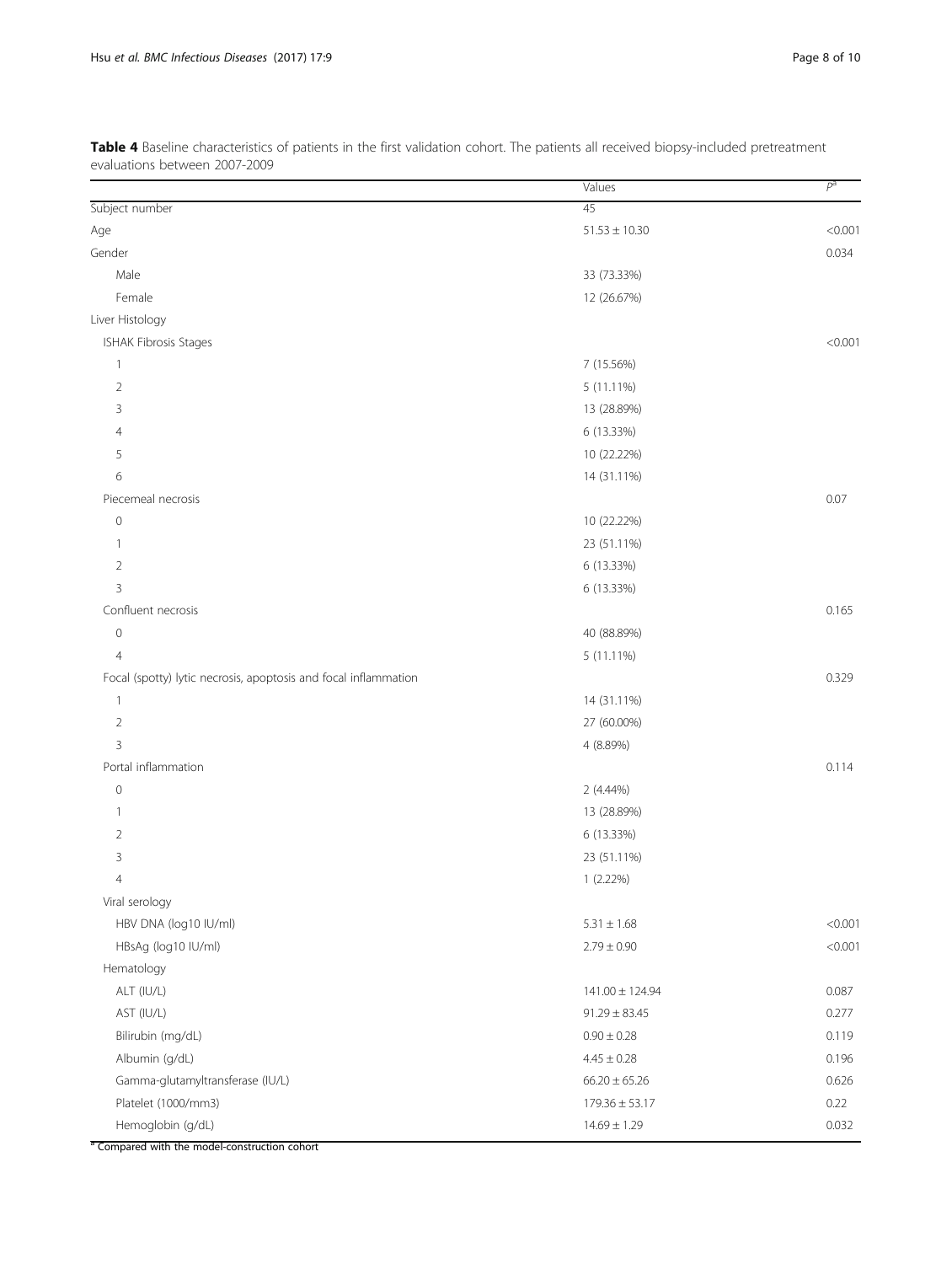<span id="page-8-0"></span>

| <b>Table 5</b> Baseline characteristics of patients in the second |
|-------------------------------------------------------------------|
| validation cohort. The patients were treatment-naïve patients     |
| evaluated between 2010-2012                                       |

|                             | Values            | $P^a$ |
|-----------------------------|-------------------|-------|
| Subject number              | 80                |       |
| Age                         | $49.01 \pm 11.69$ | 0.001 |
| Gender                      |                   | 0.002 |
| Male                        | 57 (71.25%)       |       |
| Female                      | 23 (28.75%)       |       |
| HBV DNA ( $log_{10}$ IU/ml) | $6.57 + 1.78$     | 0.339 |
| HBeAg positive              | 27 (33.75%)       | 0.077 |
| HBsAg ( $log_{10}$ IU/ml)   | $3.05 + 0.97$     | 0.022 |
| Platelet (1000/mm3)         | $166.61 + 64.06$  | 0.003 |

<sup>a</sup> Compared with the model-construction cohort

specific subgroup of HBeAg negative, HBV DNA < 2000 IU/mL patients, HBsAg rather than HBV DNA was a better predictor [\[13\]](#page-9-0). This conclusion was based on a study population of non-cirrhotic, relatively young patients (>50% patients were 28–39 years old at the time of enrolment). Considering the strong effect of fibrosis stages on the subsequent HCC occurrence [\[12, 30\]](#page-9-0) and the negative correlations between HBsAg levels and fibrosis stages demonstrated here, it was reasonable to say that any potential positive correlations between HBsAg and HCC incidence can only be found in patients with similar fibrosis status, which however required liver biopsy to be assessed correctly. The predictive role of HBsAg on HCC reported in [\[13\]](#page-9-0) may not be readily extrapolated to elder people with mild, moderate and severe fibrosis.

A model of HBsAg levels can be constructed straightforwardly using the three independent variables (HBV DNA, fibrosis stages and HBeAg status). This model was a benchmark in the search for a simpler model with fewer number of clinical variables. We continued to investigate patient subgroups stratified by the three independent variables. We found that the DNA remained significantly associated with HBsAg in all strata except when  $DNA < 6 log_{10}$  IU/mL. A backward stepwise linear regression analysis in the low-titer subgroup showed that, after the less relevant variables were removed gradually, platelet counts and HBV DNA remained, and their combination was synergistically associated with HBsAg levels. Thus, a biphasic model was constructed using HBV DNA alone when HBV-DNA > 6  $log_{10}$  IU/mL, and platelet levels in conjunction with HBV DNA when HBV-DNA  $\leq 6 \log_{10}$  IU/mL. This new model is simpler, with fewer variables, yet the correlation  $(r = 0.60)$  is even higher and the standard deviation of the regression residual ( $e = 0.78$  IU/mL) is even lower than those of the three-variable model ( $r = 0.59$  and e = 0.79 IU/mL).

The reduction of platelet counts, i.e. thrombocytopenia, has been acknowledged to be associated with chronic liver diseases and cirrhosis [[31](#page-9-0), [32](#page-9-0)]. The correlation between platelet counts and ISHAK fibrosis stages made them both associated with HBsAg levels in our univariate analysis (Table [2](#page-3-0)). When they were both introduced into the multivariate analysis, only the ISHAK stage but not the platelet counts ( $P = 0.064$ ) remained significantly associated. However, in the low-titer subgroup when HBV-DNA  $\leq 6 \log_{10}$ IU/mL, platelet counts rather than ISHAK stages were remained in the backward stepwise regression analysis. This showed that platelet counts and HBV DNA formed an effective combination for estimating HBsAg when HBV-DNA  $\leq 6 \log_{10}$  IU/mL.

Platelets were widely known for their roles in blood coagulation. In addition to this conventional role, its antimicrobial roles were gradually being noticed [\[33](#page-9-0)]. Platelets can secret chemokine ligand 5 (CCL5) so as to stimulate the production of megakaryocytes, forming a positive feedback loop of platelet activation [[34\]](#page-9-0). It can also secrete hepatocyte growth factor (HGF) so as to protect against liver fibrosis [\[35\]](#page-9-0). The detailed mechanism on the interactions of platelets to the HBV life cycle warrants further investigations.

The quantitative modeling provided a numerical basis for our understanding on the relationship between HBsAg, HBV DNA, age, fibrosis stages and platelet counts. The estimated HBsAg concentrations correlated well with the measured HBsAg in the model construction cohort as well as the two independent validation cohorts  $(P \le 0.001$  in all), supporting the use of the biphasic model in retrospective studies where the HBsAg was not measured at previous timepoints and no stored clinical samples were available. Since quantitative HBsAg measurement has become more and more available recently, patients' HBsAg levels can now be measured directly without the help of this biphasic model.

Patients in the immune activation and the inactive residual phases were particularly required for quantitative HBsAg monitoring, and they were the major population of our study cohorts. Although we have analyzed a total of 452 patients, patients in the immune tolerance phases were not well represented. Therefore, the current analysis may only be applied to patients in the immune activation phase onward, but may not be extrapolated to patients in the immune tolerance phase.

In conclusion, serum HBsAg levels depended on HBV DNA titers, the liver fibrosis stages, and HBeAg positivity. Taking into consideration of all the above aspects, we constructed a noninvasive, biphasic quantitative model using two variables, HBV DNA and platelet levels, which can effectively estimate HBsAg concentrations.

### Abbreviations

ALT: Alanine aminotransferase; AST: Aspartate aminotransferase; DNA: Deoxyribonucleic acid; HBeAg: Hepatitis B e-antigen; HBsAg: Hepatitis B surface antigen; HBV: Hepatitis B virus; HCC: Hepatocellular carcinoma